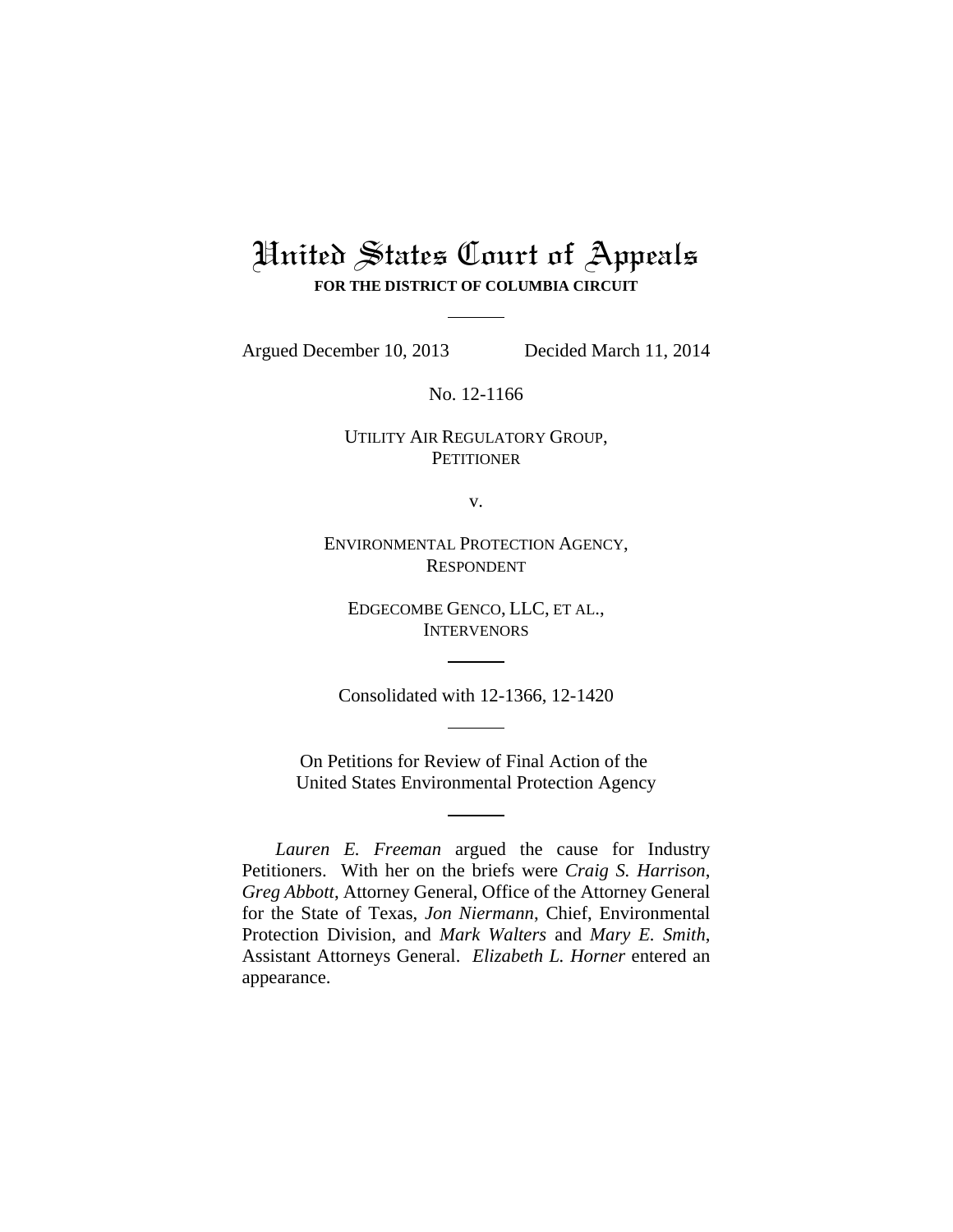*David B. Rivkin*, *Jr.*, *Lee A. Casey*, *Mark W. DeLaquil*, *Andrew M. Grossman*, *Lisa M. Jaeger*, *Eric A. Groten*, and *Jeremy C. Marwell* were on the brief for intervenors Edgecomb Genco, LLC, et al. in support of petitioners.

*Amanda Shafer Berman*, Attorney, U.S. Department of Justice, argued the cause for respondent. On the brief were *Robert G. Dreher*, Acting Assistant Attorney General, and *Norman L. Rave*, *Jr.*, Attorney. *Eric G. Hosteller* and *Matthew R. Oakes*, Attorneys, entered appearances.

*Pamela A. Campos*, argued the cause for Environmental Intervenors in support of respondent. With her on the briefs were *Tomás E. Carbonell*, *Shannon Smyth, James S. Pew*, *Neil E. Gormley*, *Sean H. Donahue*, *Sanjay Narayan*, *John D. Walke*, and *John T. Suttles.* 

Before: GARLAND, *Chief Judge*, and ROGERS and KAVANAUGH, *Circuit Judges*.

Opinion for the Court filed by *Chief Judge* GARLAND.

Concurring opinion filed by *Circuit Judge* KAVANAUGH.

GARLAND, *Chief Judge*: The Utility Air Regulatory Group and the State of Texas challenge 2009 and 2012 final rules issued by the Environmental Protection Agency (EPA) under the Clean Air Act. The rules revised the new source performance standards for steam generating units. Several of the petitioners' challenges are not properly before us because they were first raised in petitions for reconsideration that remain pending before the agency. We reject the petitioners' remaining challenges and deny the petitions for review.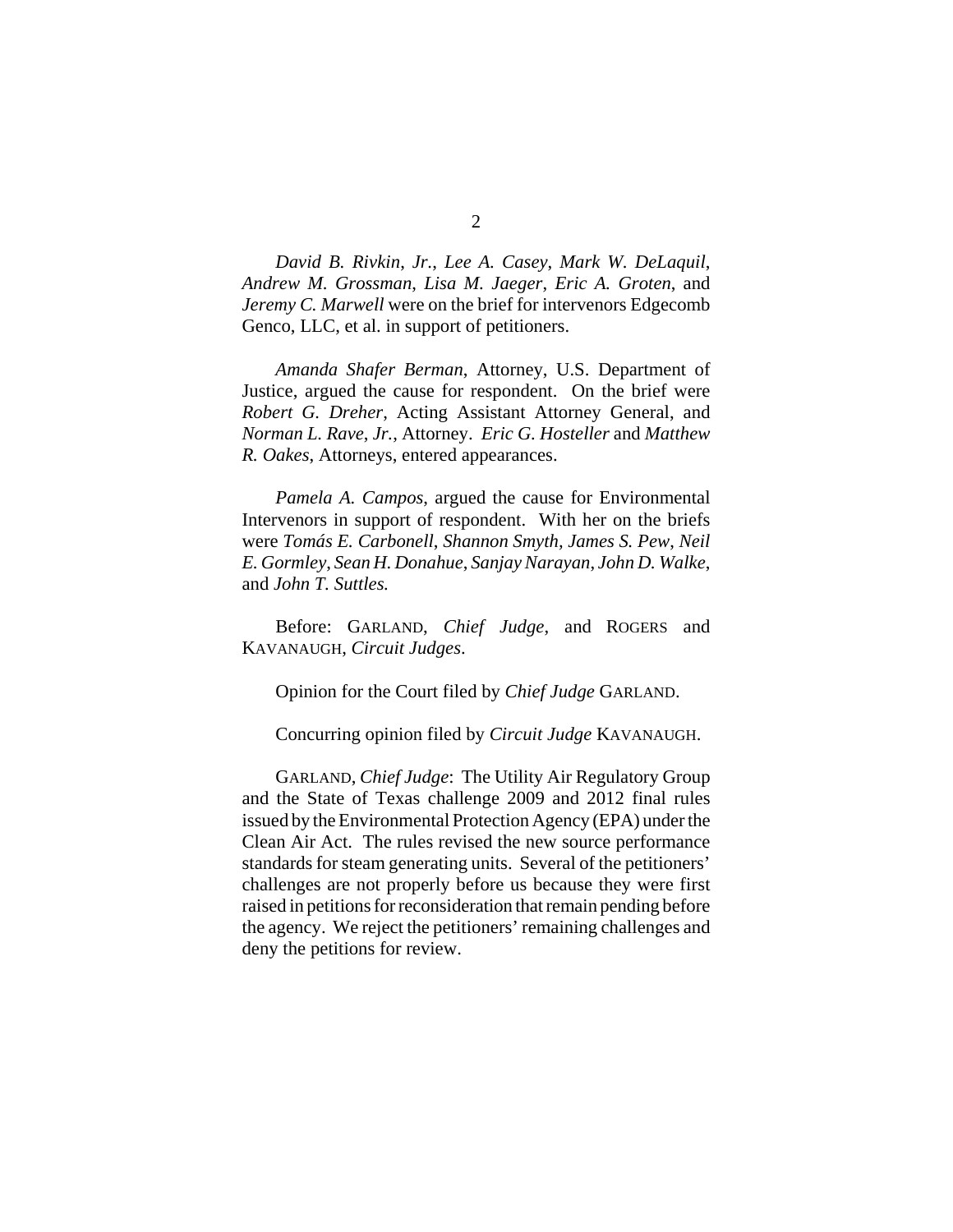The Clean Air Act directs the EPA Administrator to publish and periodically revise a list of categories of stationary sources, which are large, fixed sources of air pollution. 42 U.S.C. § 7411(a)(3), (b)(1)(A). The Administrator must include a category of sources in this list "if in his judgment it causes, or contributes significantly to, air pollution which may reasonably be anticipated to endanger public health or welfare." *Id.*  $§$  7411(b)(1)(A). Once a source category is listed, the Administrator must establish new source performance standards for that category. *Id.*  $\S 7411(b)(1)(B)$ .<sup>1</sup>

Fossil-fuel-fired steam generating units are boilers that produce electricity. In so doing, they emit particulate matter into the atmosphere. Because EPA determined that those emissions "may contribute significantly to air pollution which causes or contributes to the endangerment of public health or welfare," List of Categories of Stationary Sources, 36 Fed. Reg. 5931, 5931 (Mar. 31, 1971), it promulgated new source performance standards for those units. The regulations are divided into four subparts within 40 C.F.R. Part 60 -- Subparts

I

<sup>&</sup>lt;sup>1</sup>A "new source" is "any stationary source, the construction or modification of which is commenced after the publication of regulations . . . prescribing a standard of performance under this section which will be applicable to such source." 42 U.S.C.  $§$  7411(a)(2). A "standard of performance" is "a standard for emissions of air pollutants which reflects the degree of emission limitation achievable through the application of the best system of emission reduction which (taking into account the cost of achieving such reduction and any nonair quality health and environmental impact and energy requirements) the Administrator determines has been adequately demonstrated." *Id.* § 7411(a)(1).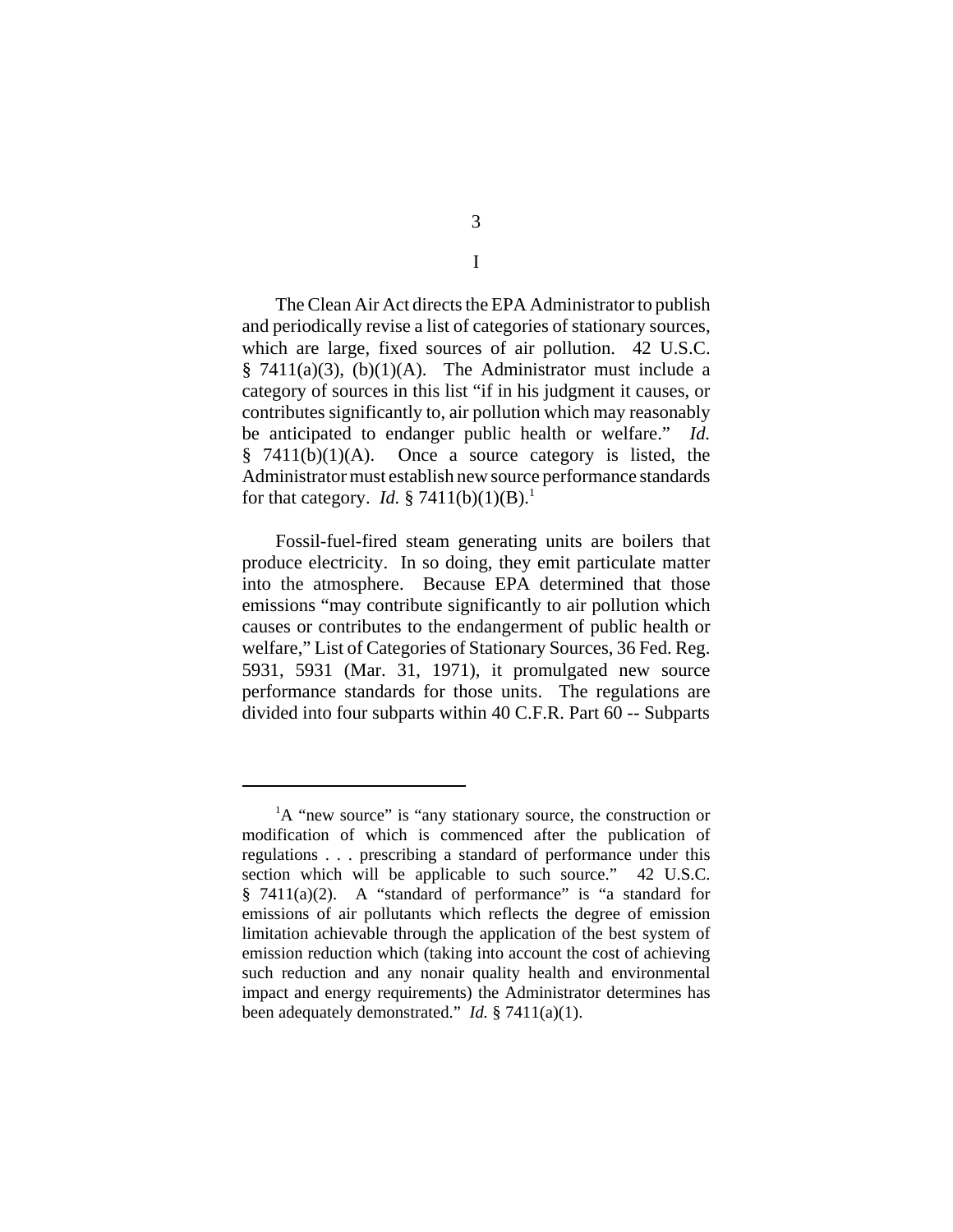D, Da, Db, and Dc -- each of which concerns a specific group of sources.<sup>2</sup>

To ensure that steam generating units comply with emission limits, EPA requires that they measure the particulate matter in their emissions. When EPA initially promulgated the regulations, the only way to measure such emissions was to perform a manual test. *See* Standards of Performance for New Stationary Sources, 36 Fed. Reg. 24,876, 24,888-90 (Dec. 23, 1971). To provide an alternative (and less expensive) way to assess compliance, EPA later added opacity standards to its boiler rules. *See* Standards of Performance for New Stationary Sources: Additions and Miscellaneous Amendments, 39 Fed. Reg. 9308, 9308-09 (Mar. 8, 1974). Opacity is not a pollutant but rather can serve as a proxy for pollutants: It measures the degree to which stack emissions block the transmission of light. Opacity can be measured by (among other things) visual inspection by a trained observer or by a continuous opacity monitoring system (COMS). A COMS requires the installation of equipment in the steam generating unit's stack. This

<sup>&</sup>lt;sup>2</sup>Subpart D covers fossil-fuel-fired electric utility steam generating units (EGUs) of greater than 73 megawatts (MW) heat input capacity, on which construction, modification, or reconstruction commenced after August 17, 1971 and on or before September 18, 1978. *See* 40 C.F.R. § 60.40(a). Subpart Da covers EGUs of greater than 73 MW heat input capacity on which construction, modification, or reconstruction began after September 18, 1978. *See id.* § 60.40Da(a). Subpart Db covers industrial-commercial-institutional steam generating units with a heat input capacity of greater than 29 MW on which construction, modification, or reconstruction began after June 19, 1984. *See id.* § 60.40b(a). And Subpart Dc covers industrial-commercial-institutional steam generating units with a heat input capacity of between 2.9 and 29 MW, on which construction, modification, or reconstruction began after June 9, 1989. *See id.*  $§ 60.40c(a).$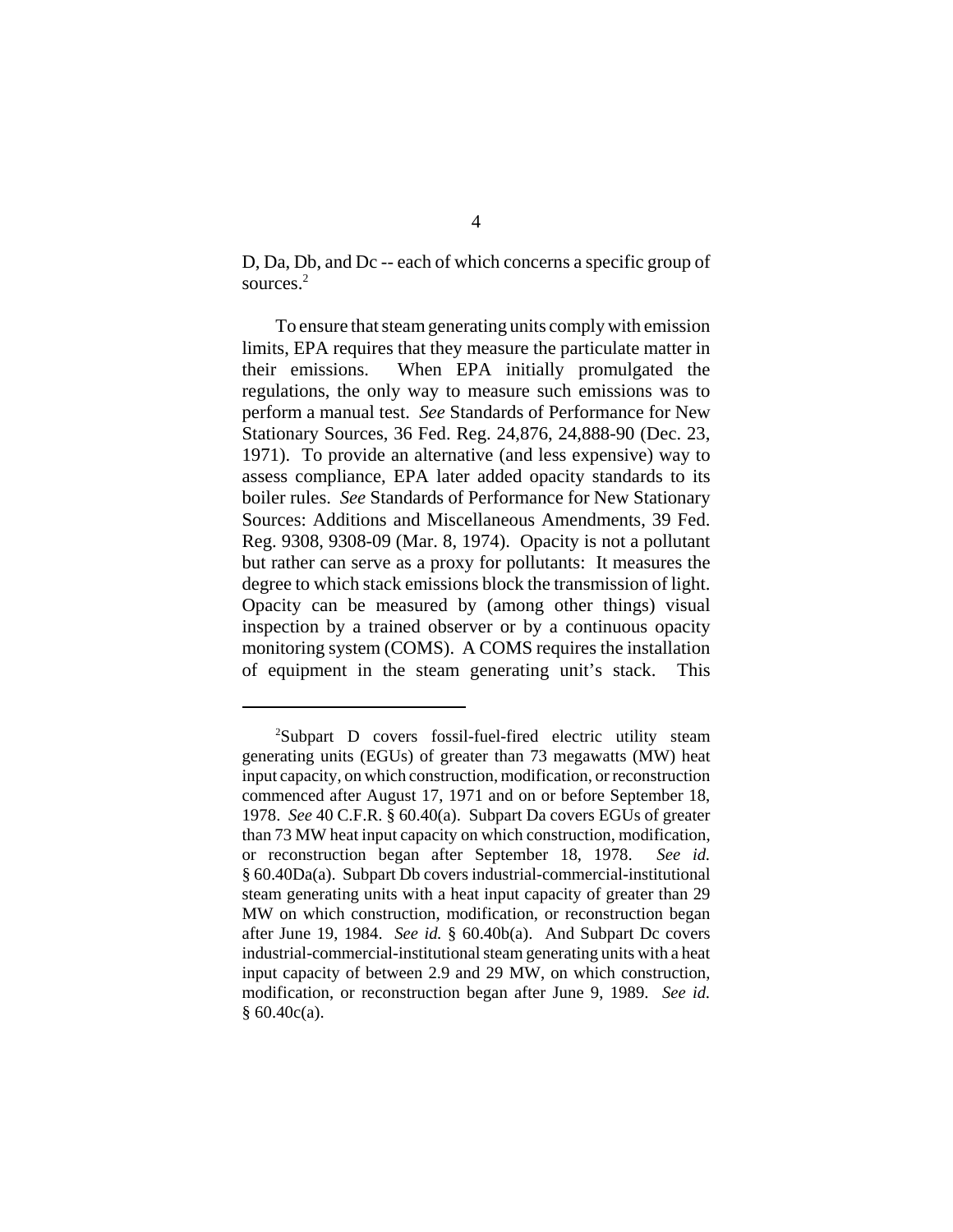equipment shines a light beam through stack gases and records the resulting opacity readings at fixed intervals.

A newer form of monitoring technology is a continuous emissions monitoring system (CEMS). A CEMS, like a COMS, requires the installation of monitoring equipment in the unit's stack. But a CEMS measures pollutants directly, rather than by measuring opacity as a proxy. Both a CEMS and a COMS measure only filterable particulate matter -- which is emitted from the stack as a solid. They do not measure condensable particulate matter -- which is emitted as a gas, but turns liquid or solid upon exiting the stack. Visual inspection, by contrast, can measure both. Historically, however, only filterable particulate matter has been subject to emission limitations.

In 2006 and 2007, EPA gave facilities the option of installing particulate matter CEMS as "an alternative method to demonstrate continuous compliance and as an alternative to opacity . . . monitoring requirements." Standards of Performance [for Subparts Da, Db, and Dc Units], 71 Fed. Reg. 9866, 9867-68 (Feb. 27, 2006); *see* Standards of Performance [for Subparts D, Da, Db, and Dc Units], 72 Fed. Reg. 32,710, 32,719 (June 13, 2007). The agency said that, because particulate matter CEMS "measure the pollutant of primary interest they provide adequate assurance of [particulate matter] control device performance, and continuous opacity monitoring is an unnecessary burden to affected sources using" CEMS. Standards of Performance [for Subparts D, Da, Db, and Dc Units]; Reconsideration and Amendments, 72 Fed. Reg. 6320, 6322 (proposed Feb. 9, 2007). EPA did not, however, eliminate the opacity standards themselves; it merely said that facilities using CEMS were no longer required to install and operate COMS. *See* Standards of Performance [for Subparts D, Da, Db, and Dc Units], 73 Fed. Reg. 33,642, 33,644 (proposed June 12, 2008) [hereinafter 2008 Proposal].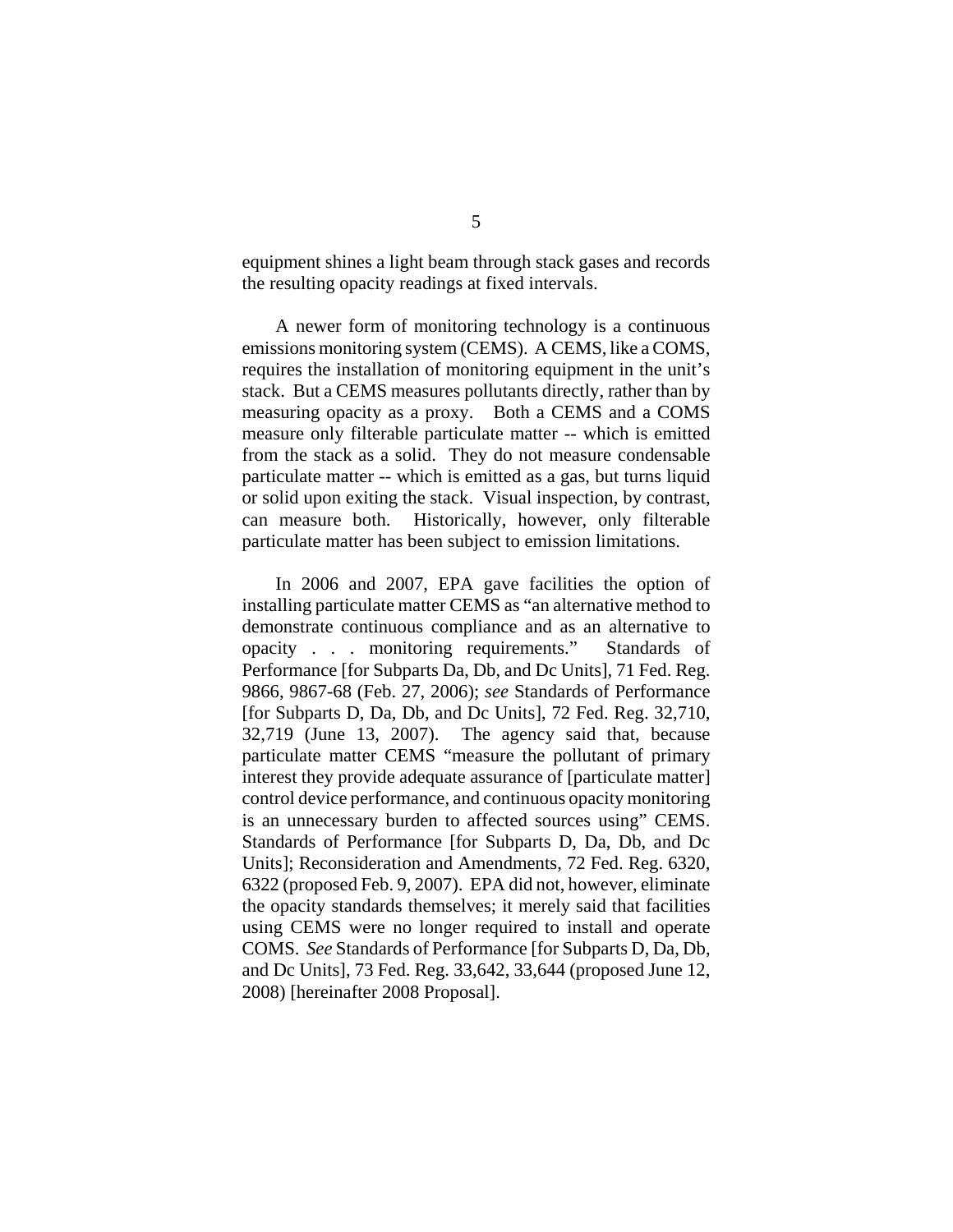In 2008, EPA published a notice of proposed rulemaking, seeking comment on the possible elimination of opacity standards altogether for facilities using CEMS. *See id.* at 33,646. The agency said that elimination of such standards at those units might be appropriate, "[s]ince opacity data has been used as a surrogate for [particulate matter] emissions and since [particulate matter] CEMS give a more direct continuous measurement of the primary pollutant of interest causing opacity." *Id.* (footnote omitted). EPA noted, however, that opacity is useful not only as a proxy for pollutants, but also "as an indicator of control device operation and proper maintenance." *Id.* at 33,646 n.1.

The 2009 final rule exempted all units using particulate matter CEMS from all opacity standards and monitoring requirements, but conditioned the exemption on their compliance with an emission standard for filterable particulate matter of 0.03 pounds per million British thermal units (lb/MMBtu) or less, rather than any otherwise applicable, higher limits. *See* Standards of Performance [for Subparts D, Da, Db, and Dc Units], 74 Fed. Reg. 5072, 5073-74 (Jan. 28, 2009) [hereinafter 2009 Rule]. For Subpart D units, for example, the higher limit was 0.10 lb/MMBtu. *See* 40 C.F.R. § 60.42.3

If a unit that was using a particulate matter CEMS did not comply with the lower limit, the 2009 rule required it "to either use a COMS or perform periodic visual inspections to comply with the opacity standard." *Id.* at 5074. The frequency of such inspections depended on the results of the most recent inspection. *See id.* In addition, the rule required all facilities to

<sup>&</sup>lt;sup>3</sup>By the time of the 2009 Rule, Subpart Da units were already required to comply with the 0.03 lb/MMBtu limit, *see* 40 C.F.R. § 60.42Da (2007), as were certain, newer Subparts Db and Dc units, *see id.* §§ 60.43b(h)(1), 60.43c(e)(1) (2007).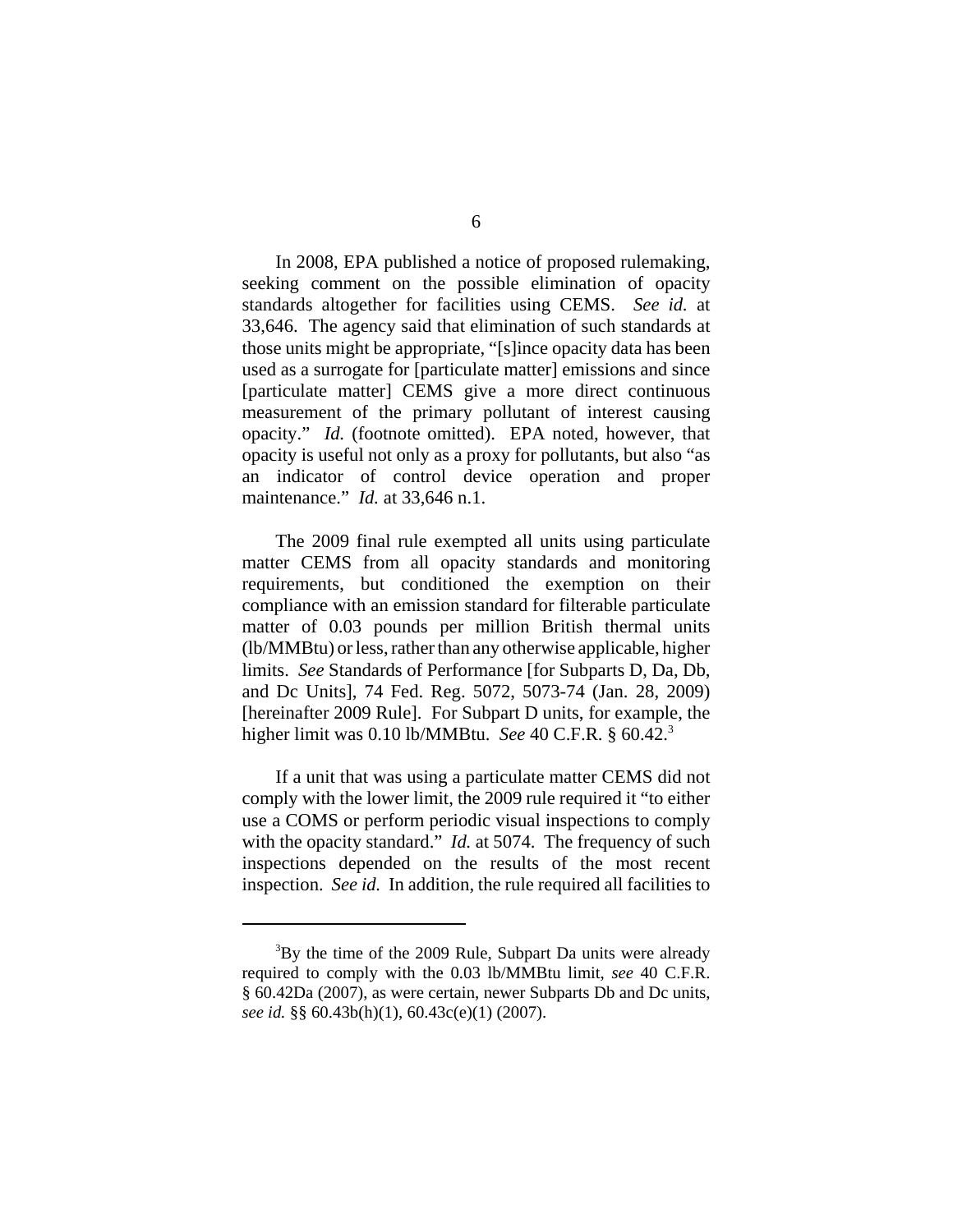measure and report emissions of *condensable* particulate matter. *See id.* at 5073.

UARG filed a petition for reconsideration of the 2009 rule. Among other things, it asked EPA to reconsider its decision to limit the exemption from the opacity standard and monitoring requirements to units complying with the 0.03 lb/MMBtu emission standard. EPA granted the petition for reconsideration. At the same time, it published notice of a new proposed rule. In most respects, the proposal tracked the 2009 final rule. It contained only two differences relevant here: First, EPA proposed a total (that is, filterable plus condensable) particulate matter emission limit for certain Subpart Da units on which construction, reconstruction, or modification commenced after May 3, 2011. Second, EPA proposed to add an affirmative defense to civil penalties for exceedances of emission limits that are caused by malfunctions. *See* Standards of Performance [for Subparts D, Da, Db, and Dc Units], 76 Fed. Reg. 24,976, 25,061, 25,064, 25,071 (proposed May 3, 2011) [hereinafter 2011 Proposal].

Thereafter, UARG submitted a new round of comments. It argued that EPA should exempt all Subpart D units using CEMS from the opacity standard and monitoring requirements because CEMS are sufficiently accurate to ensure compliance with emission standards. The Texas Commission on Environmental Quality also submitted comments urging EPA to revise its rules to allow steam generating units to use state-law affirmative defenses in lieu of the federal affirmative defense the agency had proposed.

On February 16, 2012, EPA issued another final rule. Standards of Performance [for Subparts D, Da, Db, and Dc Units], 77 Fed Reg. 9304 (Feb. 16, 2012) [hereinafter 2012 Rule]. The 2012 rule did not expand the exemption from the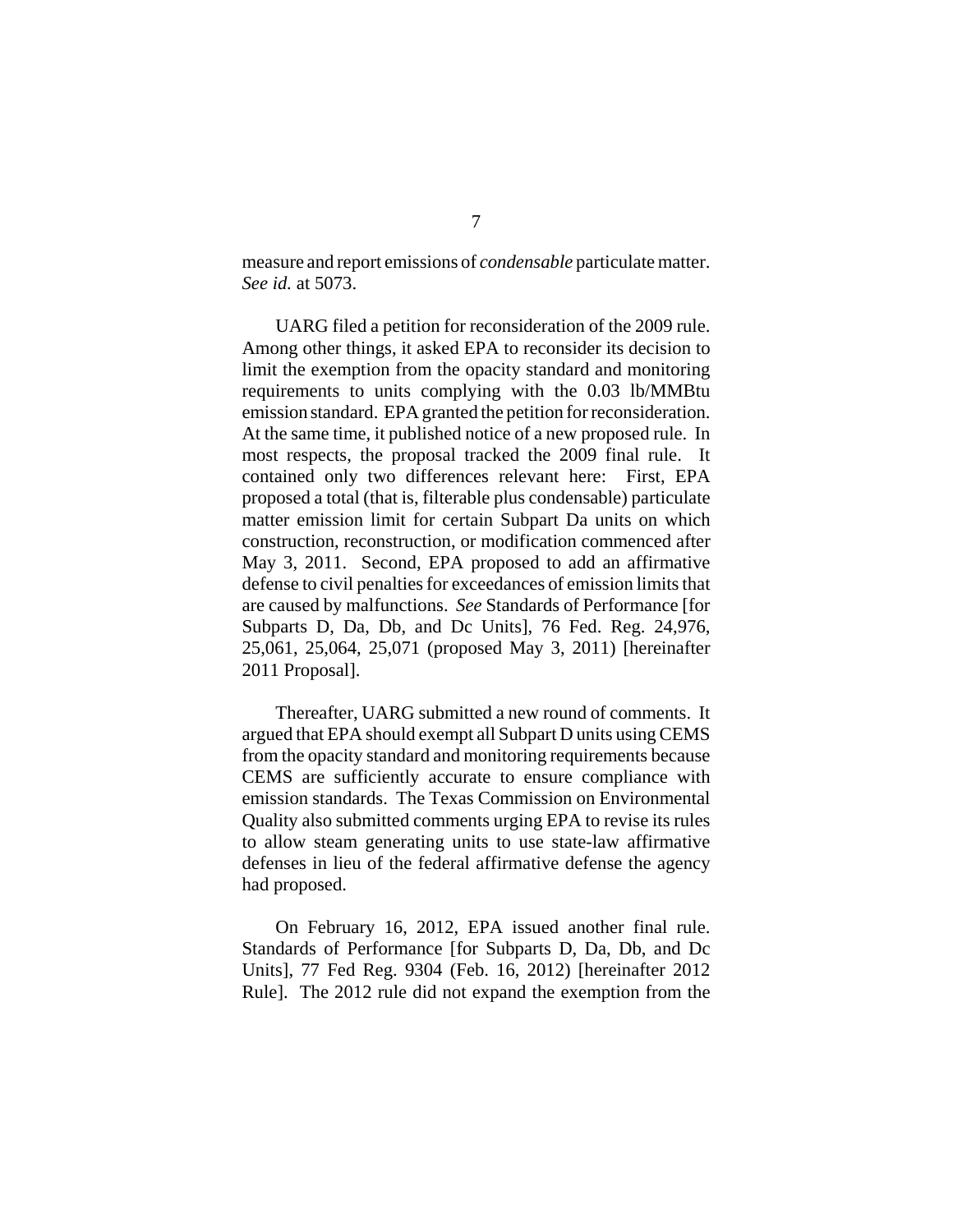opacity standard or monitoring requirements. *Id.* at 9424. Although it reduced the frequency of periodic visual opacity inspections for Subpart Da facilities not using COMS, *see id.* at 9457, it did not do so for Subparts D, Db, and Dc facilities, *see id.* at 9448, 9460, 9463. The 2012 rule also required certain Subpart Da units -- those on which construction, reconstruction, or modification commenced after May 3, 2011 -- to test for condensable particulate matter. *See id*. at 9458. Finally, the rule did not allow the use of state-law affirmative defenses. *Id.* at 9433.

Thereafter, UARG and the State of Texas filed petitions for agency reconsideration as well as for judicial review. EPA has not yet acted on the petitions for reconsideration. The petitions for judicial review are now before us.

#### II

We begin with two issues regarding the scope of our review: the law that determines which of the petitioners' challenges are properly before us, and the standards for reviewing those challenges that are.

### A

This court's general view is that "a pending petition for [agency] rehearing . . . render[s] the underlying agency action nonfinal (and hence unreviewable) with respect to the filing party." *United Transp. Union v. ICC*, 871 F.2d 1114, 1116 (D.C. Cir. 1989); *see, e.g.*, *Clifton Power Corp. v. FERC*, 294 F.3d 108, 110-12 (D.C. Cir. 2002). In the 1990 Amendments to the Clean Air Act, however, Congress made clear that this does not apply to challenges to rules promulgated under the Act. A provision of 42 U.S.C.  $\S$  7607(b)(1) states: "The filing of a petition for reconsideration by the Administrator of any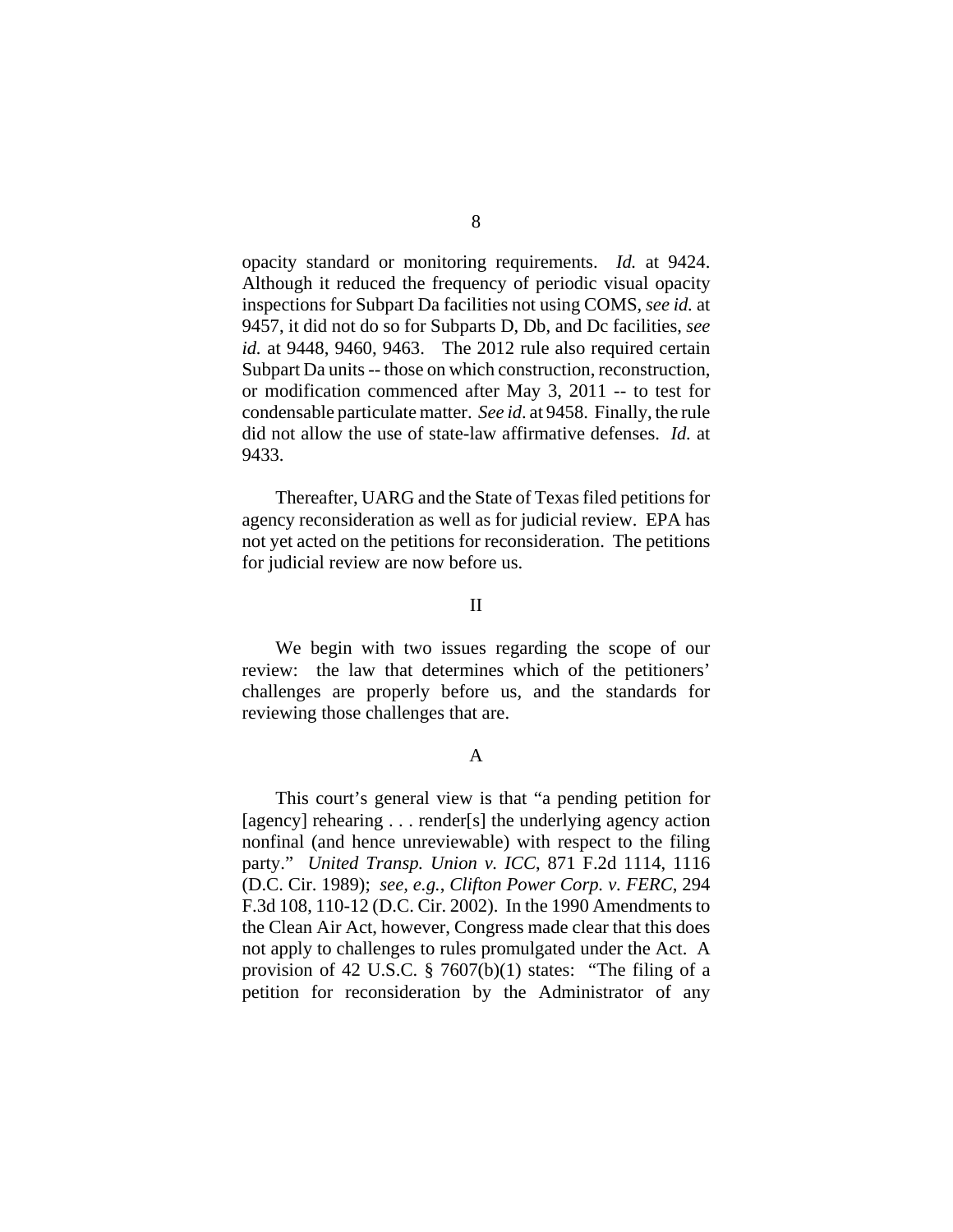otherwise final rule or action shall not affect the finality of such rule or action for purposes of judicial review . . . ." 42 U.S.C. § 7607(b)(1). The Senate Report accompanying the Clean Air Act Amendments confirms that the purpose of that provision was to "overrule," in the context of the Clean Air Act, the holding in *West Penn Power Co. v. EPA*, 860 F.2d 581, 583 (3d Cir. 1988), that a pending petition for reconsideration deprives an agency action of finality. S. REP. NO. 101-228, at 3755 (1989). *West Penn* was one of the cases upon which this court relied in adopting our general view. *See United Transp. Union*, 871 F.2d at 1117-18.

Nonetheless, even under the Clean Air Act, a party may not raise for judicial review objections to a rule that it raised *for the first time* in a petition for agency reconsideration -- at least until that petition is resolved. The Act states:

> Only an objection to a rule or procedure which was raised with reasonable specificity during the period for public comment . . . may be raised during judicial review. If the person raising an objection can demonstrate to the Administrator that it was impracticable to raise such objection within such time or if the grounds for such objection arose after the period for public comment . . . and if such objection is of central relevance to the outcome of the rule, the Administrator shall convene a proceeding for reconsideration of the rule . . . . If the Administrator refuses to convene such a proceeding, such person may seek review of such refusal in the United States court of appeals for the appropriate circuit . . . .

42 U.S.C. § 7607(d)(7)(B).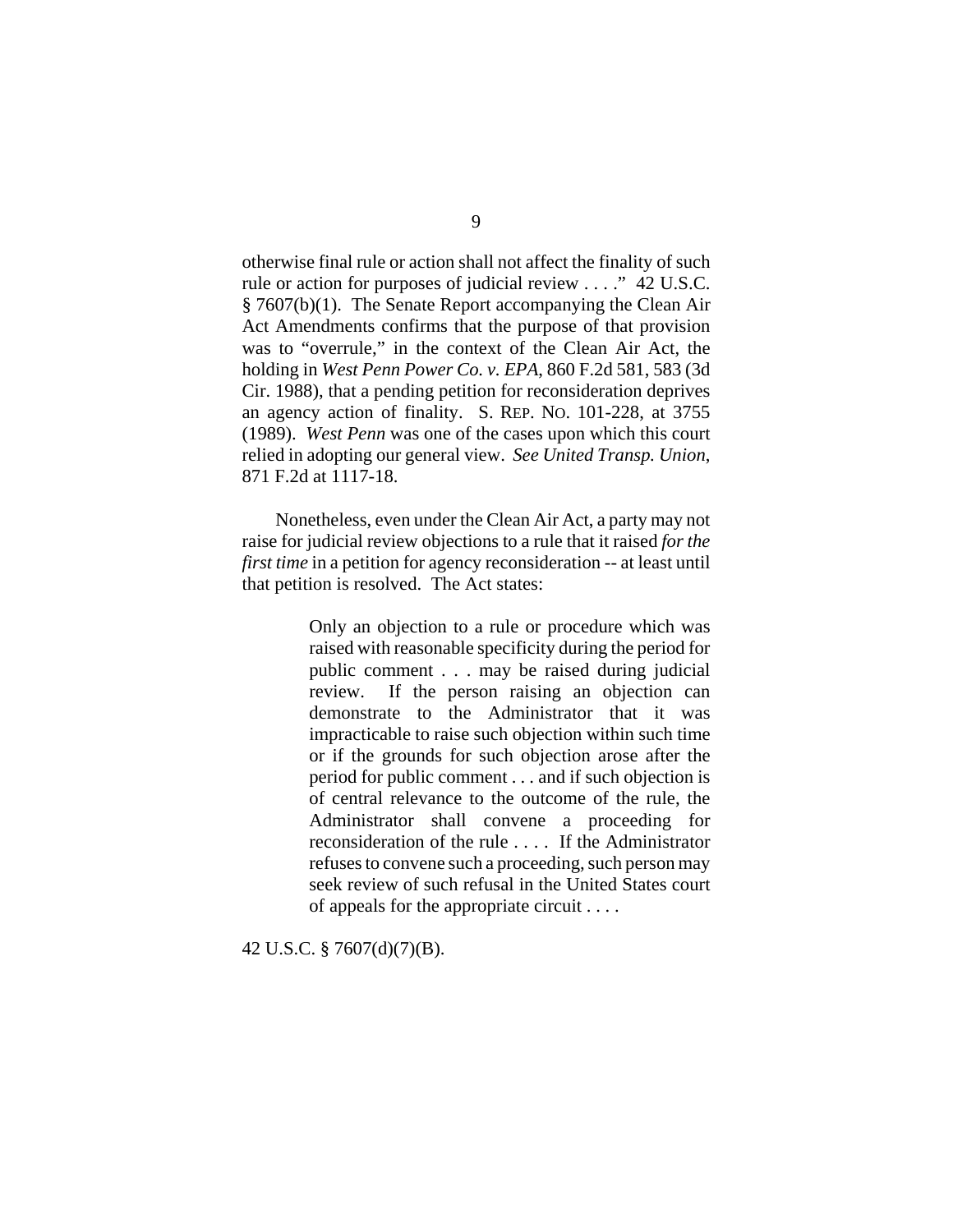The first sentence of this subsection flatly states that "[o]nly an objection to a rule or procedure which was raised . . . during the period for public comment . . . may be raised during judicial review." Standing alone, the sentence indicates that an objection raised for the first time in a petition for reconsideration may not be raised in court, because such an objection was, by definition, not raised "during the period for public comment."

The second and third sentences create a limited exception to the bar imposed by the first. As the second sentence states, if it was impracticable to raise a particular objection during the comment period or the grounds for the objection arose after that period, and if the objection is of central relevance to the outcome of the rule, "the Administrator shall convene a proceeding for reconsideration of the rule." Presumably, a party can seek judicial review of the outcome of such a reconsideration proceeding. But that sentence (together with the one that precedes it) would be pointless if a court could hear an objection raised for the first time in a petition for reconsideration before the proceeding was completed.

The third sentence indicates what a petitioner may do "if the Administrator refuses to convene" a reconsideration proceeding. In that circumstance, a petitioner "may seek review of such refusal in the United States court of appeals." And one thing the court may then do, if the predicates for reconsideration set out in the second sentence are satisfied, is vacate the refusal and direct the Administrator to convene a reconsideration proceeding. Likewise, when that proceeding is completed, the court presumably can hear a petition for review of the outcome. But once again, that sentence (together with the two that precede it) would be pointless if a court could hear a new objection before those procedural steps were completed.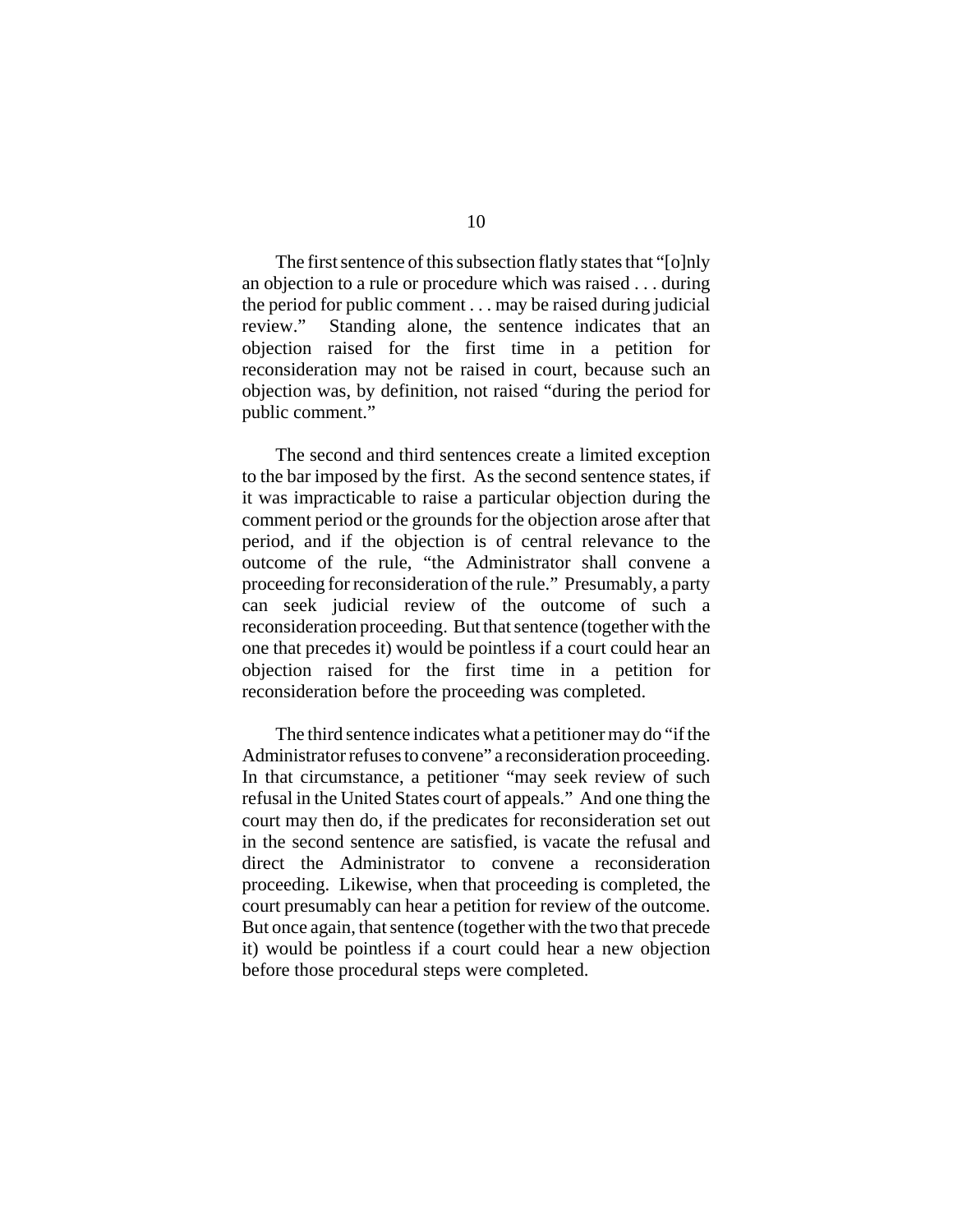In sum, although the filing of a petition for reconsideration does not render a Clean Air Act rule nonfinal for purposes of judicial review, the only objections that may immediately be raised upon judicial review are those that were raised during the public comment period. Objections raised for the first time in a petition for reconsideration must await EPA's action on that petition. *See Oklahoma v. EPA*, 723 F.3d 1201, 1214-15 (10th Cir. 2013); *see generally Appalachian Power Co. v. EPA*, 249 F.3d 1032, 1055, 1065 (D.C. Cir. 2001); *North Dakota v. EPA*, 730 F.3d 750, 770-71 (8th Cir. 2013).

At oral argument, UARG maintained that, even if it cannot obtain judicial review of substantive challenges raised for the first time in a still-pending petition for reconsideration, it can obtain judicial review of procedural challenges raised for the first time in such a petition. But the language of the Clean Air Act forecloses that argument. *See* 42 U.S.C. § 7607(d)(7)(B) ("Only an objection to a rule *or procedure* which was raised with reasonable specificity during the period for public comment . . . may be raised during judicial review." (emphasis added)); *see also Appalachian Power Co.*, 249 F.3d at 1055; *Oklahoma*, 723 F.3d at 1214-15. Accordingly, because EPA has not yet resolved the petitioners' petitions for reconsideration, the only objections that are properly before us are those the petitioners made during the public comment periods.

B

We may vacate a final rule promulgated under the Clean Air Act if it is "arbitrary, capricious, an abuse of discretion, or otherwise not in accordance with law." 42 U.S.C. § 7607(d)(9)(A). To determine whether a rule is arbitrary or capricious, we apply the same standard of review that we apply under the Administrative Procedure Act (APA), 5 U.S.C. § 706(2)(A). *See Allied Local & Reg'l Mfrs. Caucus v. EPA*,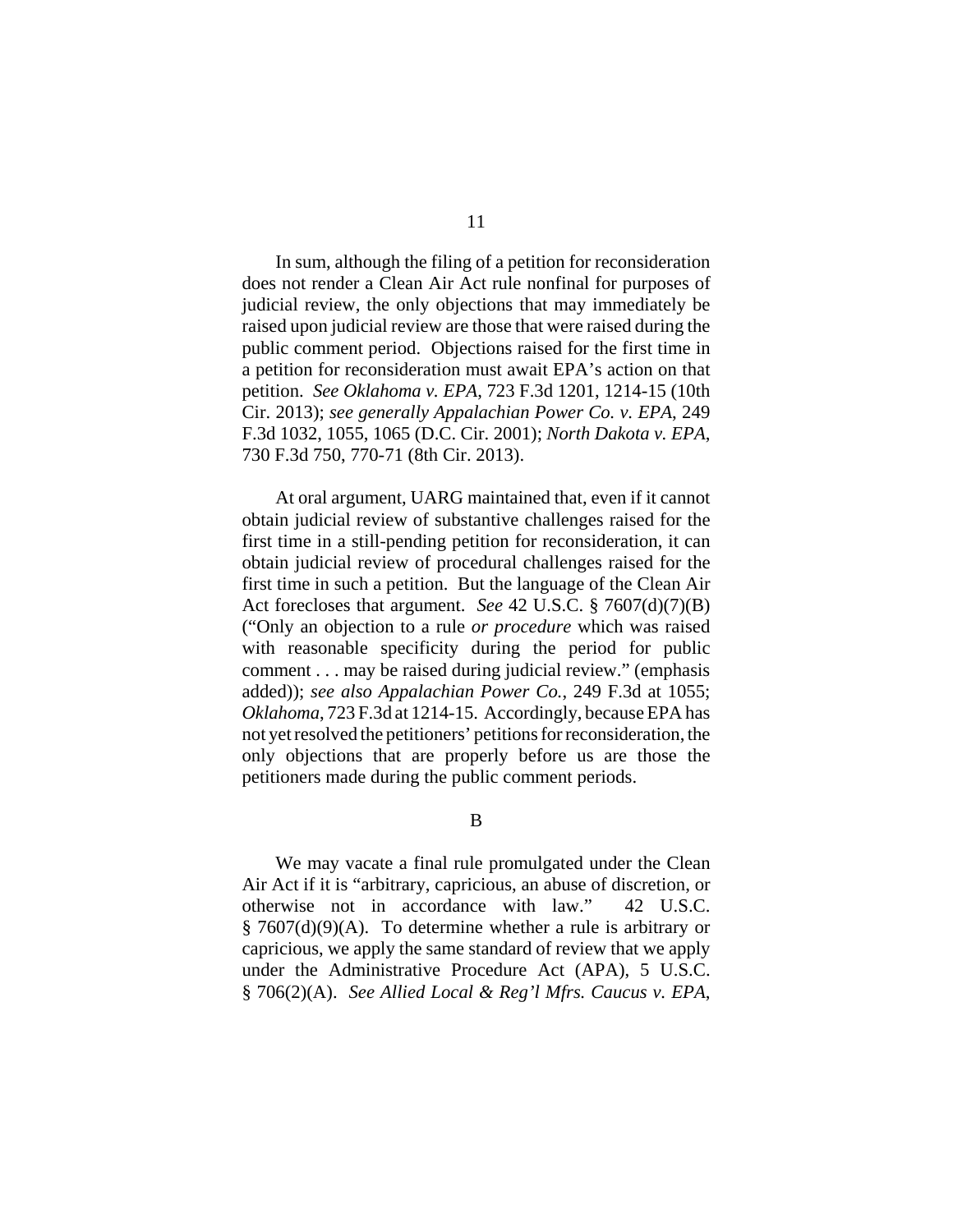215 F.3d 61, 68 (D.C. Cir. 2000). "[W]e must affirm the EPA's rules if the agency has considered the relevant factors and articulated a rational connection between the facts found and the choice made." *Id.* (internal quotation marks omitted).

As under the APA, we may also vacate a rule under the Clean Air Act if it was promulgated "without observance of procedure required by law." 42 U.S.C. § 7607(d)(9)(D); *see* 5 U.S.C. § 706(2)(D). But the Clean Air Act tacks on three additional conditions. To vacate a Clean Air Act rule on the ground that the agency failed to observe a procedural requirement, we must also find that "(i) such failure to observe such procedure is arbitrary or capricious, (ii) the requirement of paragraph  $(7)(B)$  has been met, and (iii) the condition of the last sentence of paragraph  $(8)$  is met." 42 U.S.C.  $\S$  7607 $(d)(9)(D)$ . The second condition is a reference to the requirement of § 7607(d)(7)(B), which we discussed in Part II.A above. The third condition provides that "the court may invalidate the rule only if the errors were so serious and related to matters of such central relevance to the rule that there is a substantial likelihood that the rule would have been significantly changed if such errors had not been made." *Id.* § 7607(d)(8).

## III

The petitioners raise several challenges that are not properly before us. They object to the following: the 2012 rule's condensable particulate matter testing requirement for Subpart Da units; the rule's establishment of a different frequency for periodic visual opacity inspections under Subparts D, Db, and Dc than under Subpart Da; and the agency's suggestion that it would permit the use of state-law affirmative defenses in the context of the mercury and air toxics (MATS) emission standards for coal- and oil-fired electric utility steam generating units (EGUs), issued pursuant to 42 U.S.C. § 7412, while not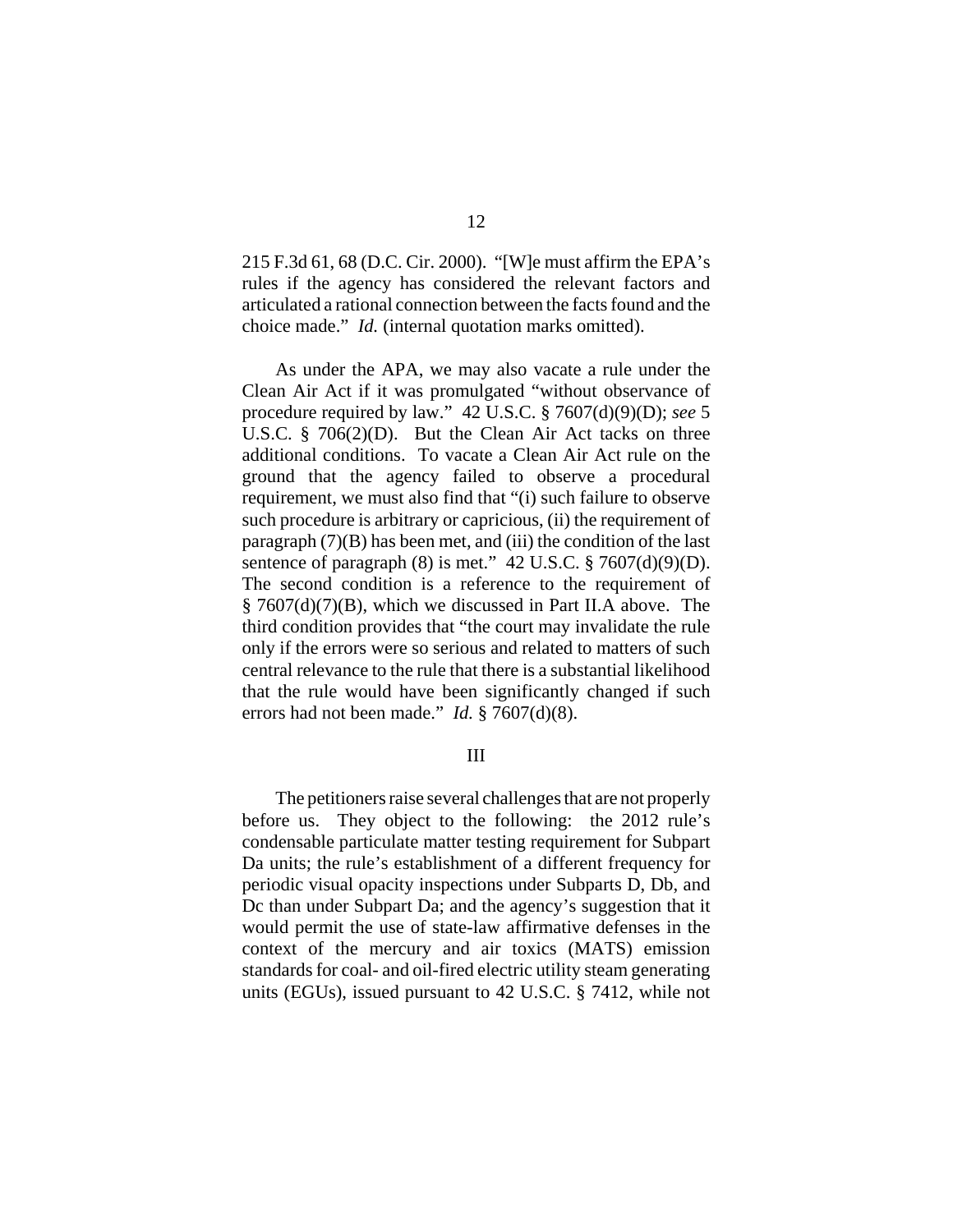allowing such defenses in the context of new source performance standards under § 7411. It is undisputed the petitioners did not make these objections during the public comment period. Although they did raise them in their petitions for reconsideration, those petitions remain pending before the agency. Accordingly, for the reasons discussed in Part II.A, these challenges are not properly before us.<sup>4</sup>

The following subsections address the objections that the petitioners did raise during the comment period.

## A

UARG challenges the requirement -- included in the 2009 rule and reaffirmed in the 2012 rule -- that Subparts D, Db, and Dc boilers emitting more than 0.03 lb/MMBtu of particulate matter remain subject to the opacity standard and must install COMS or perform periodic visual opacity inspections, even if they use particulate matter CEMS.

<sup>&</sup>lt;sup>4</sup>It is true that our cases have said EPA retains a "duty to examine" key assumptions as part of its affirmative burden of promulgating and explaining a non-arbitrary, non-capricious rule and therefore . . . must justify [such an] assumption even if no one objects to it during the comment period." *Okla. Dep't of Envtl. Quality v. EPA*, 740 F.3d 185, 192 (D.C. Cir. 2014) (alteration in original) (internal quotation marks omitted); *see, e.g.*, *Ne. Md. Waste Disposal Auth. v. EPA*, 358 F.3d 936, 948 (D.C. Cir. 2004). But unlike the petitioners in the cited cases, the petitioners here did not merely fail to object to assumptions (whether "key" or not) underlying the requirements and distinctions they now challenge in court; rather, they did not object to those requirements or distinctions at all. Although the petitioners may have had good reason for not raising those objections during the rulemaking, judicial review must nonetheless await EPA's action on their petitions for reconsideration. *See supra* Part II.A; *infra* note 7.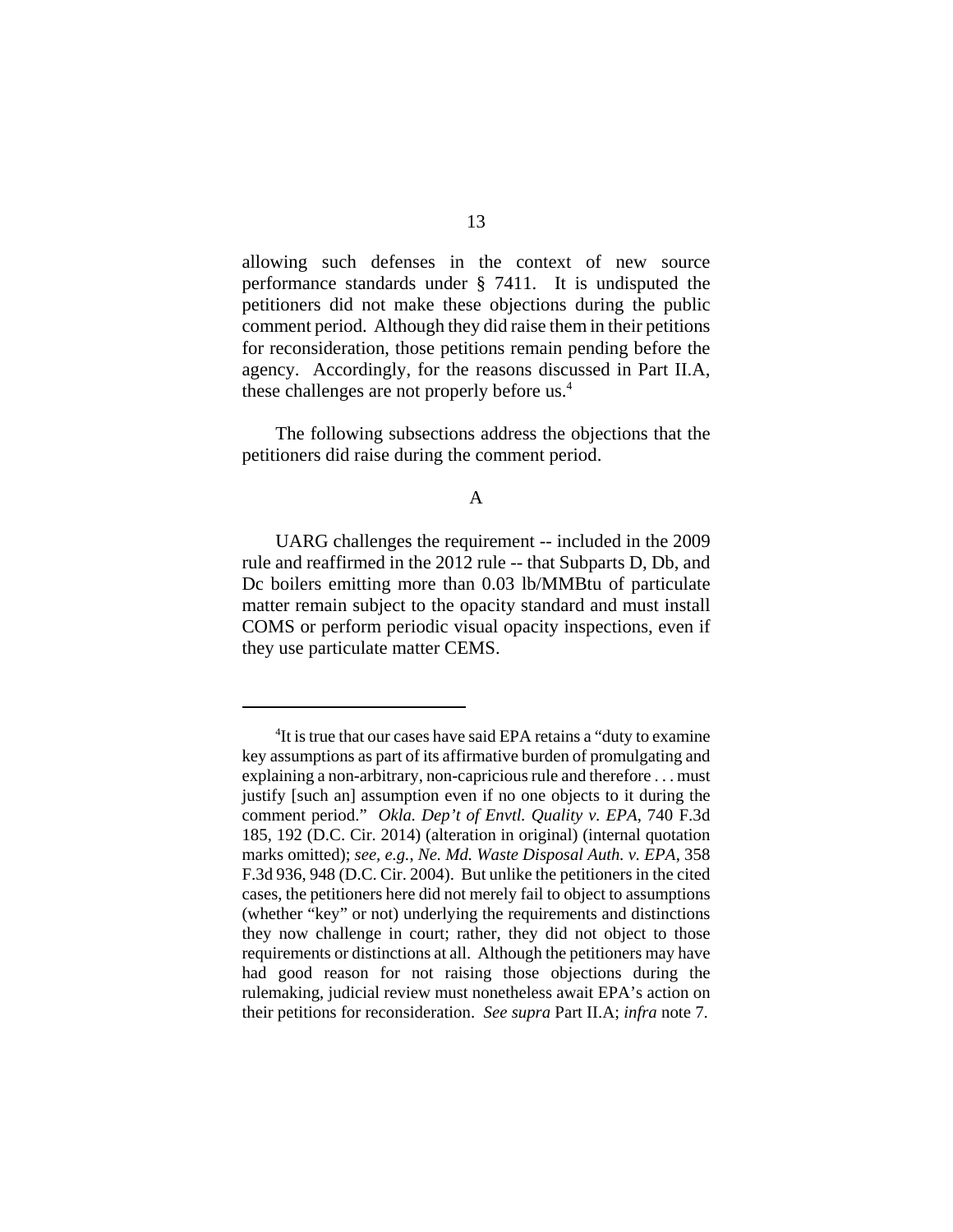1. UARG contends that continuing to subject boilers emitting more than 0.03 lb/MMBtu of particulate matter to an opacity standard and opacity monitoring requirements, while exempting boilers emitting that amount or less, was arbitrary and capricious. We disagree. In its 2009 rule, EPA explained that sources emitting 0.03 lb/MMBtu or less of particulate matter "will operate with little or no visible emissions," and thus "an opacity standard is no longer necessary for these sources." 2009 Rule, 74 Fed. Reg. at 5073. "At this emission rate," the agency said, the existence of *any* "visible emissions may indicate that the [particulate matter] control device is not operating properly." *Id.* at 5074. Hence, for a source that is meeting this emission standard, no opacity standard is needed because *any* visible opacity will indicate improper operation.

By contrast, units emitting more than 0.03 lb/MMBtu of particulate matter "may have some visible emissions" even if their particulate matter control devices are operating properly. *Id.* Since particulate matter "CEMS readings cannot be verified as readily as other CEMS, and since recalibration requires [particulate matter] performance tests, baseline opacity readings can be a valuable secondary check on control device performance and [particulate matter] emissions." *Id.* Accordingly, the agency reasonably concluded that a unit emitting more than 0.03 lb/MMBtu should remain "subject to an opacity limit" and "use a COMS or perform periodic visual inspections to comply with the opacity standard" to verify that the pollution control and monitoring systems are operating properly. *Id.*<sup>5</sup>

<sup>&</sup>lt;sup>5</sup>The petitioners maintain that, in the 2012 rule, EPA renounced this rationale for subjecting boilers emitting more than 0.03 lb/MMBtu of particulate matter to an opacity standard. We disagree. The agency did add another explanation in its response to comments, but nothing in that response suggests that it renounced its earlier rationale. *See*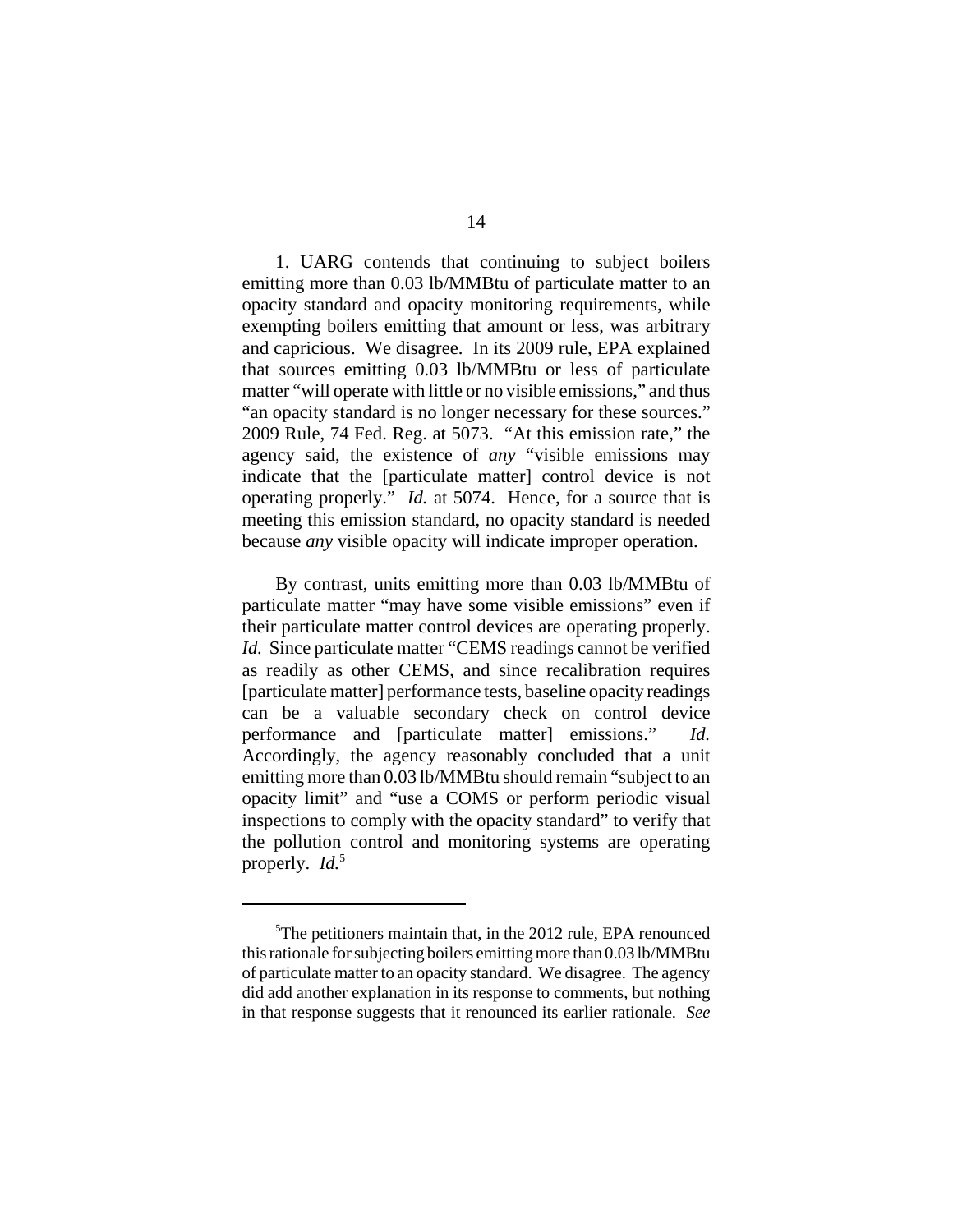UARG also contends that EPA was unreasonable, not just in retaining an opacity standard for units emitting more than 0.03 lb/MMBtu of particulate matter, but also in requiring them to use a COMS or perform periodic visual opacity inspections. But as just explained, the purpose of retaining the opacity standard for such a unit is to provide a real-time check to ensure that its particulate matter control device is functioning properly. *See* 2009 Rule, 74 Fed. Reg. at 5073-74; 2008 Proposal, 73 Fed. Reg. at 33,646 n.1. Using a COMS or performing periodic visual opacity inspections provides that check. *See id.* Because EPA has articulated a reasonable explanation for requiring opacity monitoring, petitioner's challenge to this requirement fails.

We also reject UARG's related contention that EPA's action was arbitrary and capricious because it failed to address "the impacts of the periodic visible emissions testing on the Subpart D units it had proposed to exempt from the standard, but did not exempt in the final rule." Pet'rs' Br. 35. Whether or not a failure to consider the burden imposed on those units would have been arbitrary and capricious, the contention fails because EPA *did* consider the burden imposed by its visual opacity inspection requirement. *See* 2009 Rule, 74 Fed. Reg. at 5074; *see also* 2008 Proposal, 73 Fed. Reg. at 33,643 (noting that the proposal, which included visual opacity inspection requirements, "would not significantly change our original projections for the rule's compliance costs, . . . burden on industry, or the number of affected facilities"); *id.* at 33,645 (noting that "the use of a digital camera system" to comply with the opacity monitoring requirements "would also reduce compliance costs"); 2012 Rule,

EPA, Response to Public Comments on Rule Amendments Proposed May 3, 2011 (73 FR 33642) [hereinafter 2011 Response to Comments] at 13-14 (Dec. 2011) (J.A. 211-12).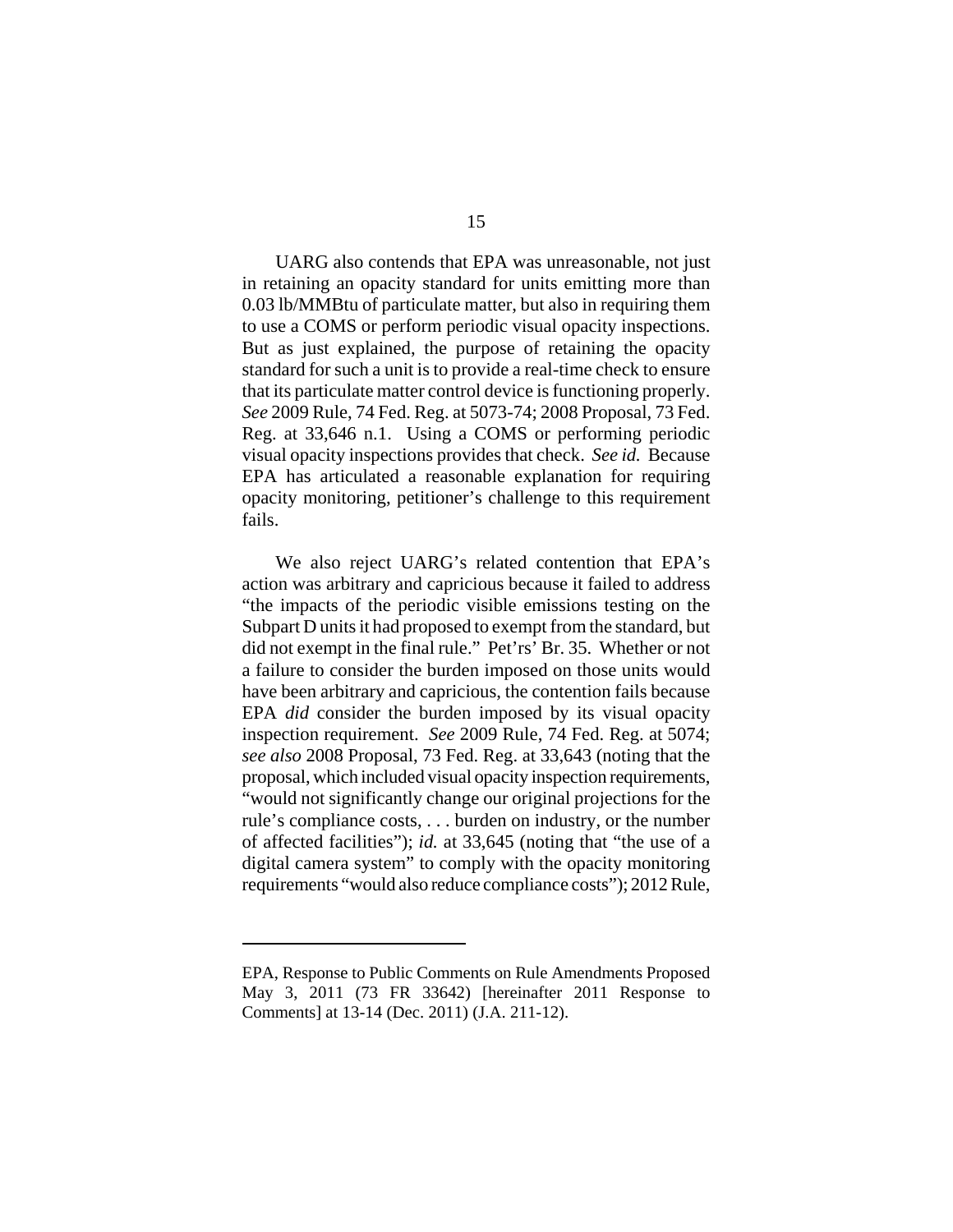77 Fed. Reg. at 9425 (analyzing the power industry's compliance costs).

2. UARG further contends that, in promulgating the 2009 rule, EPA violated the Clean Air Act's rulemaking provisions. According to UARG, in 2008 "EPA proposed one rule (the full opacity exemption) based on its longstanding positions . . . , and then adopted a very different rule without any notice of its new rationale or positions." Pet'rs' Br. 31. But even assuming that EPA did stumble procedurally during the rulemaking for the 2009 rule, it made up for any procedural error during the rulemaking for the 2012 rule. There is no dispute that, during the latter, EPA offered all interested parties an opportunity to comment on both the opacity standard and the opacity monitoring requirements. Because thereafter EPA repromulgated the same standard and requirements, UARG's procedural objection to the allegedly inadequate notice and opportunity to comment is moot. *See NRDC v. U.S. Nuclear Regulatory Comm'n*, 680 F.2d 810, 813-14 (D.C. Cir. 1982); *see also Fund for Animals, Inc. v. Hogan*, 428 F.3d 1059, 1063-64 (D.C. Cir. 2005). So, too, is its contention that EPA failed to respond to comments on the 2008 proposal. *See NRDC v. U.S. Nuclear Regulatory Comm'n*, 680 F.2d at 813-14.6

<sup>6</sup> UARG also argues that EPA violated the Paperwork Reduction Act by failing to submit to the Office of Management and Budget an information collection request to support its condensable particulate matter testing requirement. *See* 44 U.S.C. § 3507(a). But even if that were true, a violation of the Paperwork Reduction Act does not afford an independent cause of action; it merely serves as a defense to an enforcement action. *See id.* § 3512; *Dithiocarbamate Task Force v. EPA*, 98 F.3d 1394, 1405 (D.C. Cir. 1996); *see also, e.g.*, *Sutton v. Providence St. Joseph Med. Ctr.*, 192 F.3d 826, 844 (9th Cir. 1999). No such action is before us.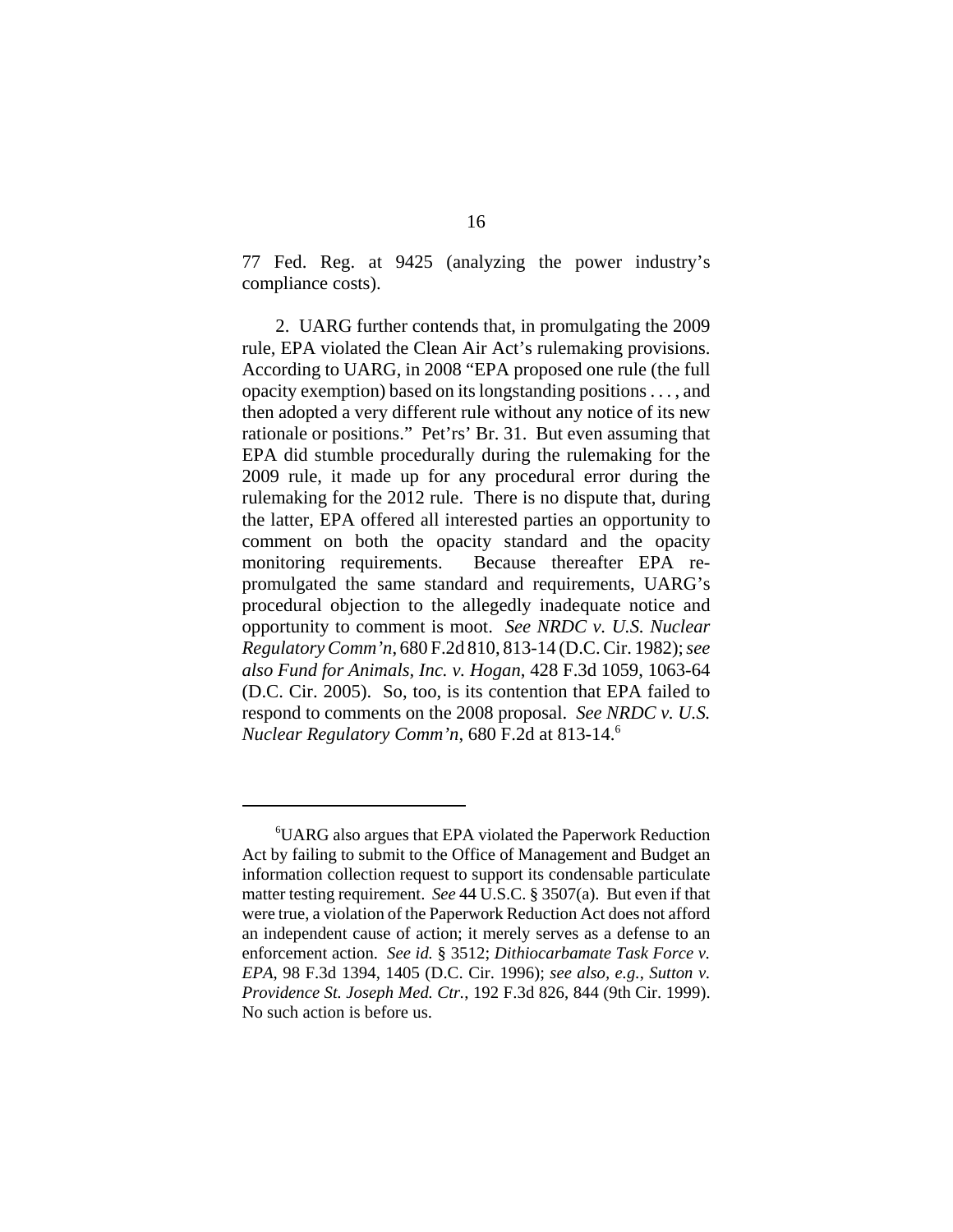Texas' petition for review challenges EPA's refusal to allow state-law affirmative defenses against the enforcement of new source performance standards.

As noted earlier, *see supra* Part I, EPA's 2011 notice proposed adding an affirmative defense to civil penalties when a facility exceeds emission limits as a result of a malfunction. *See* 2011 Proposal, 76 Fed. Reg. at 25,064. EPA proposed that the defense be available only "where the event that causes an exceedance of the emission limit" is "sudden, infrequent, not reasonably preventable and not caused by poor maintenance and or careless operation." *Id.* In its comments during the rulemaking, Texas asked EPA to consider allowing states to use their own state-law affirmative defenses in lieu of the federal defense that EPA proposed. Specifically, Texas wanted to use the affirmative defense provisions in its State Implementation Plan (SIP), which EPA had previously approved under a different Clean Air Act provision, 42 U.S.C. § 7410. The 2012 final rule permitted the federal defense only.

Texas maintains that EPA did not explain why it declined to approve Texas' use of a state-specific affirmative defense for the new source performance standards under 42 U.S.C. § 7411, when it had approved such a defense in its SIP under § 7410. But EPA did explain: Unlike some other Clean Air Act standards, new source performance standards are not incorporated into SIPs as state-promulgated regulations. Rather, they are federal standards to which SIP affirmative defense provisions are inapplicable. *See* 2011 Response to Comments at 26 (J.A. 215).

Texas protests that this explanation is arbitrary and capricious because EPA suggested, in responding to comments

B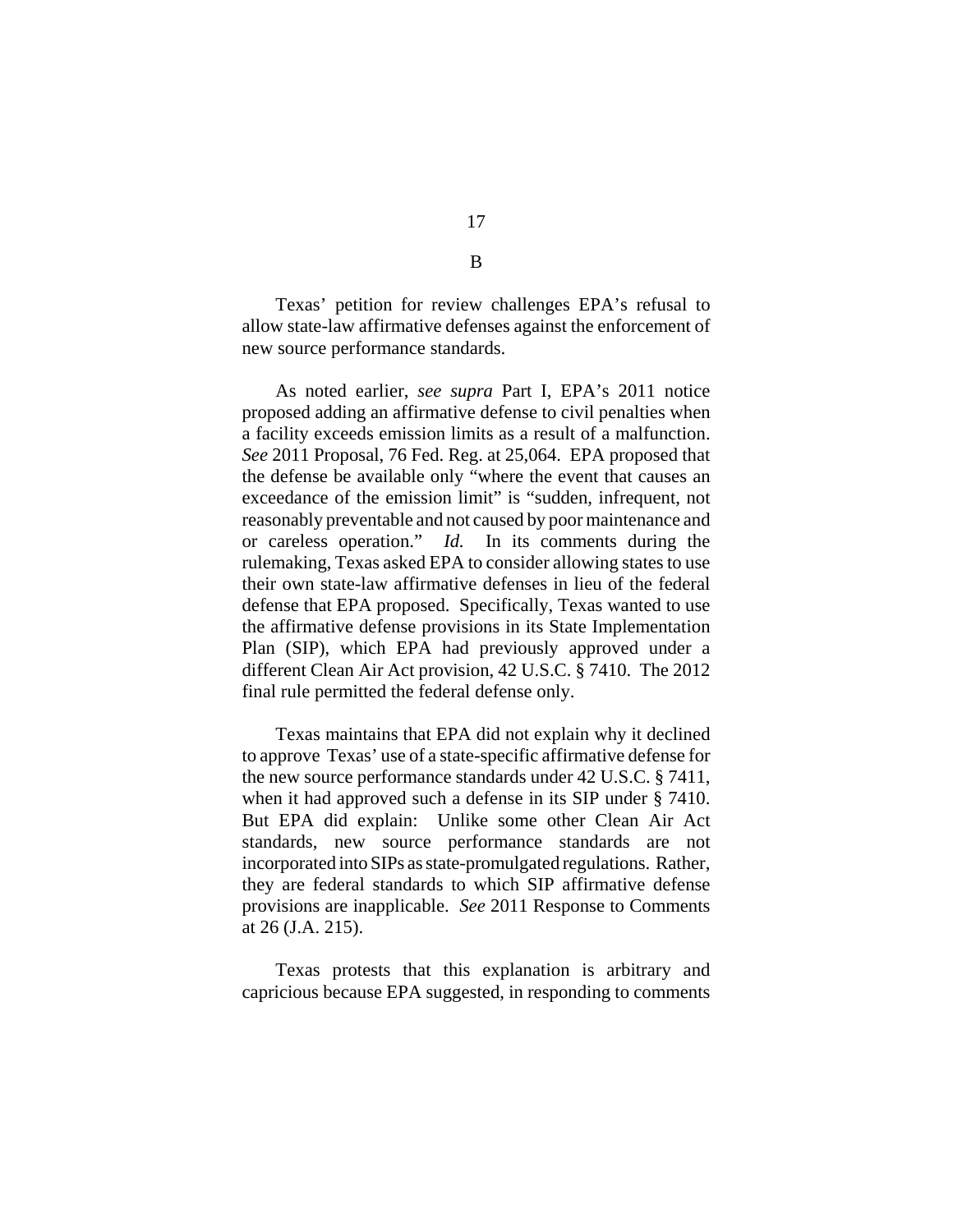in a different rulemaking, that it *would* permit state-specific affirmative defenses with respect to different emission standards -- the mercury and air toxics (MATS) emission standards for coal- and oil-fired EGUs, issued pursuant to 42 U.S.C. § 7412. Although EPA's brief offers the agency's explanation for the difference (based on differences between the state-delegation aspects of the new source performance and MATS rules, *see* EPA Br. 30-32), we do not address that explanation. As we noted above, *supra* Part III (introduction), Texas did not bring this alleged inconsistency to EPA's attention until its petition for reconsideration. As a consequence, it may not raise this objection for judicial review until that petition is resolved. *See supra* Part II.A.<sup>7</sup>

### IV

For the foregoing reasons, the petitions for review are

*Denied.*

<sup>&</sup>lt;sup>7</sup>It does appear that Texas had good reason for not raising the point during the rulemaking: EPA's response regarding the MATS comments was not published until the public comment period for the new source performance standards rule had closed. *See* EPA's Responses to Public Comments on EPA's *National Emission Standards for Hazardous Air Pollutants from Coal- and Oil-Fired EGUs* (Dec. 2011) (J.A. 167); 2011 Proposal, 76 Fed. Reg. at 24,976 ("Comments must be received on or before July 5, 2011."). But as we explained in Part II.A, although this may qualify Texas for the limited exception to the statutory bar against raising objections not raised during a rulemaking, *see* 42 U.S.C. § 7607(d)(7)(B), the State must nonetheless wait to raise its objection until EPA acts on its petition for reconsideration. *See Oklahoma*, 723 F.3d at 1214-15; *Appalachian Power*, 249 F.3d at 1065.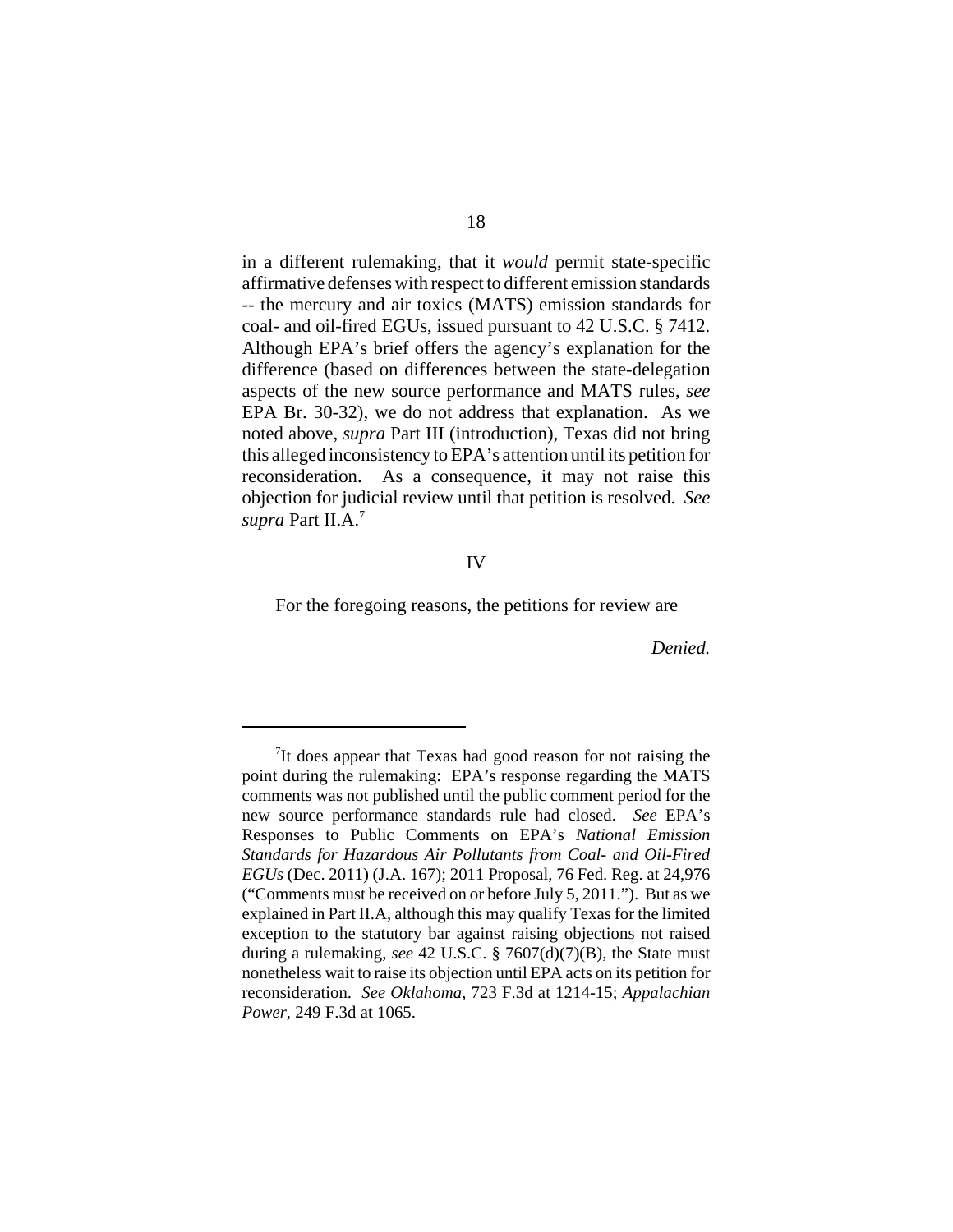KAVANAUGH, *Circuit Judge*, concurring: I join the Court's opinion. I note simply that the Section 7607 exhaustion/finality rule we describe today likely should not be considered jurisdictional under the Supreme Court's recent cases that have tightened the definition of when a rule is considered jurisdictional. *See generally Sebelius v. Auburn Regional Medical Center*, 133 S. Ct. 817, 824 (2013) ("To ward off profligate use of the term jurisdiction, we have adopted a readily administrable bright line for determining whether to classify a statutory limitation as jurisdictional. We inquire whether Congress has clearly stated that the rule is jurisdictional; absent such a clear statement, we have cautioned, courts should treat the restriction as nonjurisdictional in character.") (citations, internal quotation marks, and alteration omitted); *Gonzalez v. Thaler*, 132 S. Ct. 641, 648 (2012) ("Recognizing our less than meticulous use of the term in the past, we have pressed a stricter distinction between truly jurisdictional rules, which govern a court's adjudicatory authority, and nonjurisdictional claimprocessing rules, which do not.") (internal quotation marks omitted); *Henderson ex rel. Henderson v. Shinseki*, 131 S. Ct. 1197, 1202-03 (2011) ("We have urged that a rule should not be referred to as jurisdictional unless it governs a court's adjudicatory capacity, that is, its subject-matter or personal jurisdiction. Other rules, even if important and mandatory, we have said, should not be given the jurisdictional brand.") (citations omitted).

To be sure, at least one case of ours has referred to the Section 7607 rule as jurisdictional. *See National Association of Clean Water Agencies v. EPA*, 734 F.3d 1115, 1158 (D.C. Cir. 2013). But our statement in that case was based on a prior case that pre-dated some of the Supreme Court's more recent pronouncements on the jurisdiction label. Of course, the question of whether such a rule is jurisdictional matters only in those cases where the agency has waived or forfeited reliance on